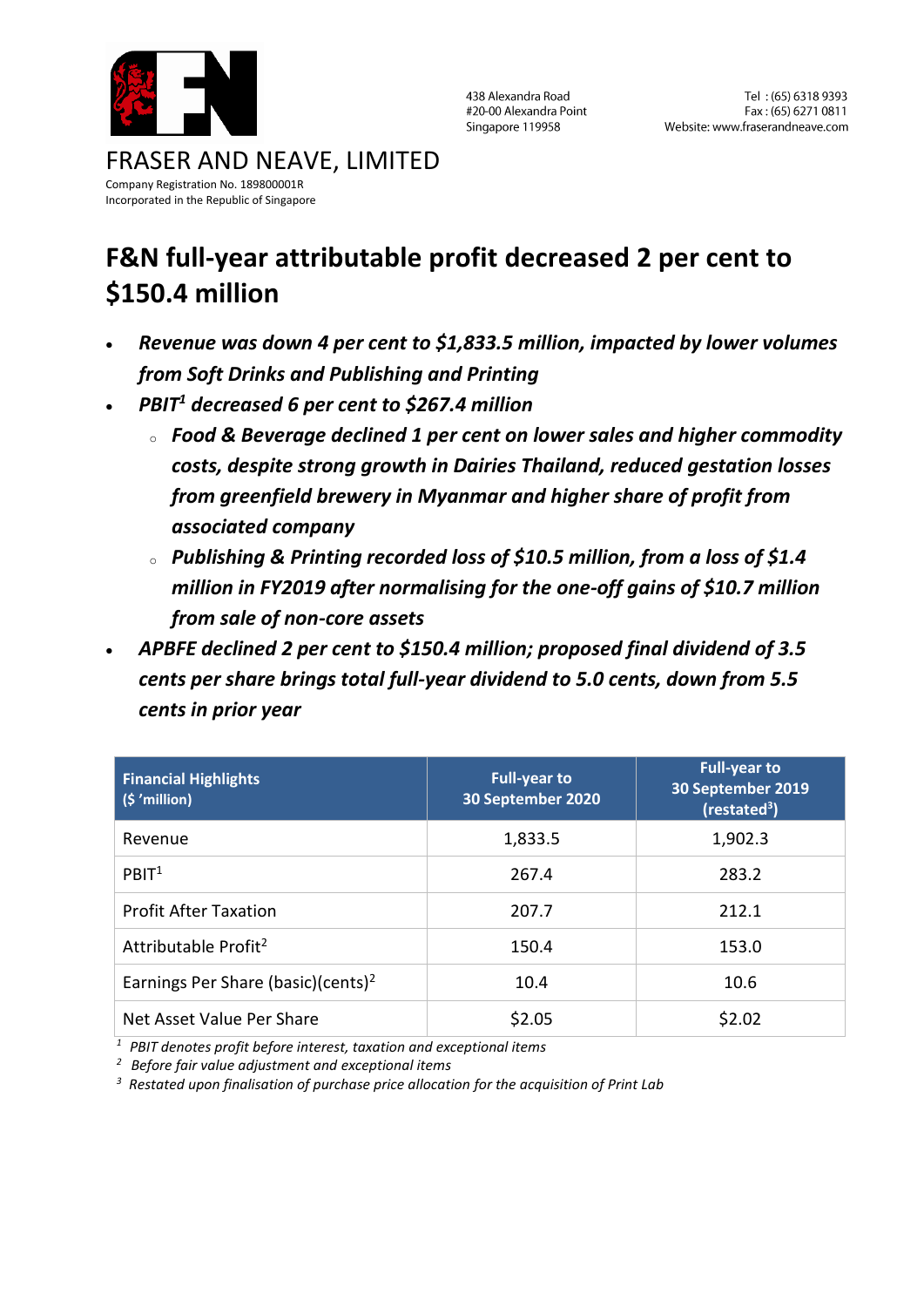SINGAPORE, 11 NOVEMBER 2020 – Fraser and Neave, Limited ("**F&N**" or the "**Group**") today announced financial results for the full-year ended 30 September 2020 ("**FY2020**").

Despite delivering a strong first half performance, F&N FY2020 results were adversely impacted by the COVID-19 pandemic. Lockdowns, in varying degrees, were introduced across Southeast Asia in the second half of this fiscal year which resulted in challenging trading conditions. The regulations set during the mandatory movement control order in Malaysia, state of emergency declared in Thailand, as well as circuit breaker in Singapore have had a severe impact on on-trade sales and consumer sentiment. While the strong growth seen in modern off-trade and ecommerce, and the additional contribution from new brewery in Myanmar have compensated for challenges in other businesses, Group full-year revenue fell 4 per cent to \$1,833.5 million, from \$1,902.3 million in the prior year.

F&N Group FY2020 profit before interest and taxation ("**PBIT**") declined \$15.8 million, or 6 per cent, to \$267.4 million from \$283.2 million in the prior year as a result of lower sales and higher input costs. This was despite higher profit contribution from our associated company, Vietnam Dairy Products Joint Stock Company ("**Vinamilk**"), lower gestation losses from the Group's new brewery in Myanmar and savings from ongoing cost reduction efforts. Lower pre-tax income was offset by the write-back of prior year tax provision, easing the decline in profit after taxation to 2 per cent, to \$207.7 million from \$212.1 million previously.

Food & Beverage ("**F&B**") FY2020 revenue decreased 1 per cent to \$1,603.1 million, from \$1,624.6 million in the prior year. Beverages' (comprising Soft Drinks and Beer) decline came from lower Soft Drinks sales where volumes were impacted by flooding in East Malaysia in December and adverse impact of lockdowns. Soft Drinks revenue was lower despite successful execution of festive campaigns in the first half of the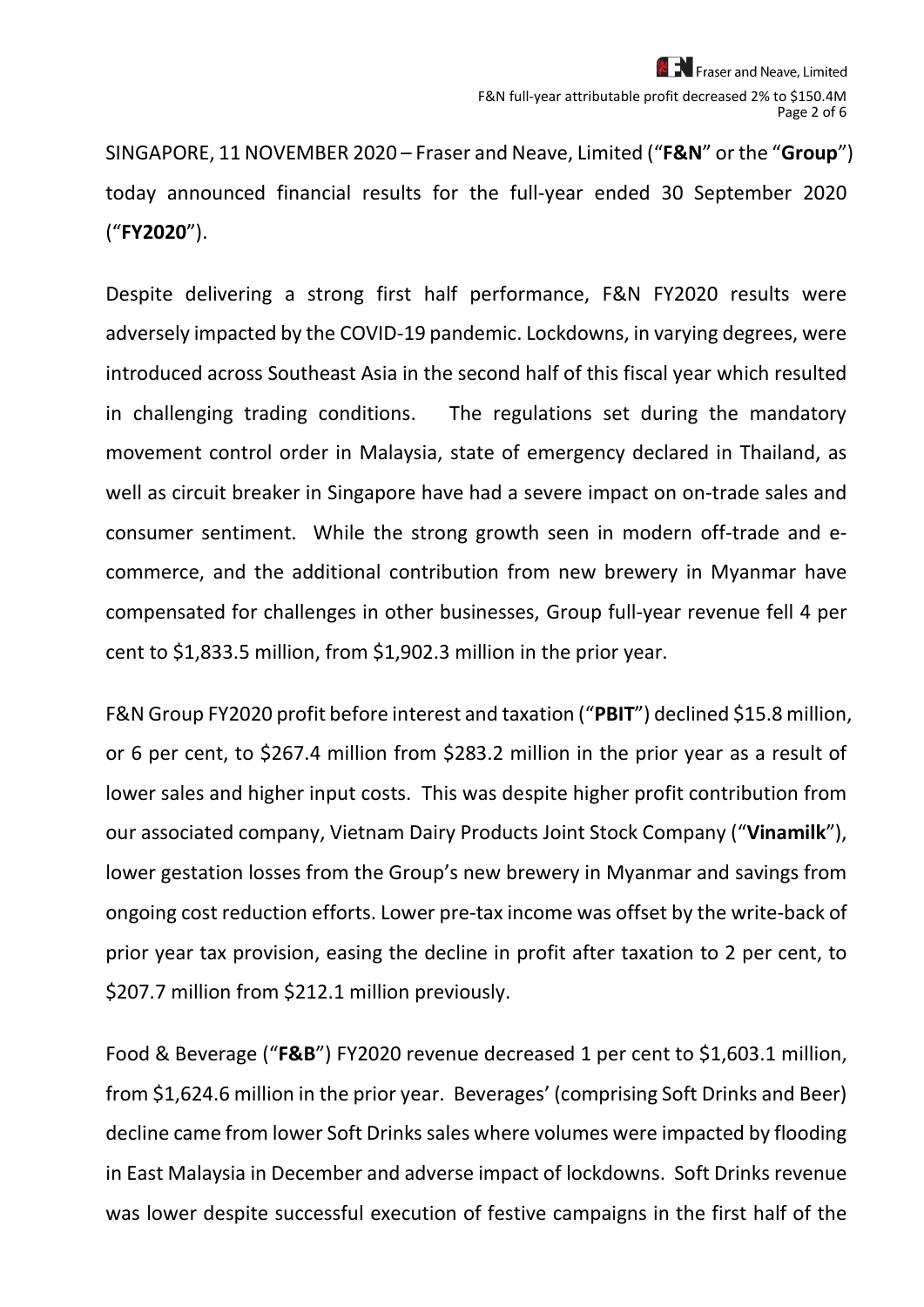fiscal year, new product launches and higher export. Its weaker performance was partially cushioned by maiden contribution from Emerald Brewery Myanmar Limited ("**EBML**"), F&N's new brewery in Myanmar, which started commercial operations in October 2019 and has performed ahead of expectations. As a result of lower gestation losses in EBML and disciplined cost management, Beverages PBIT grew 1 per cent to \$17.3 million, from \$17.2 million in the prior year.

Dairies has shown more resilience against the adverse effects of this pandemic. Its FY2020 revenue grew 1 per cent to \$1,163.8 million, from \$1,153.3 million<sup>\*</sup> in the prior year. Sales was bolstered by higher off-trade consumption, improved route-tomarket, strong export sales, successful launches of new products, as well as favourable currency translation. Despite cost mitigating measures, higher share of profit from Vinamilk and improved earnings in Dairies Thailand, Dairies FY2020 PBIT fell 1 per cent to \$263.5 million, from \$265.0 million<sup>\*</sup> in the previous year.

Dairies Thailand and Vinamilk continued to drive Dairies profitability. Considering the challenging market conditions, Dairies Thailand recorded credible top- and bottom-line growth. Its growth was fuelled by successful execution of marketing and branding initiatives for domestic and Indochina markets, along with capacity expansion and favourable input costs. Similarly, the Group's higher share of profit of \$120.7 million from Vinamilk also supported Dairies earnings. On the other hand, Dairies Malaysia FY2020 revenue and earnings fell in the wake of COVID-19 lockdowns, like Soft Drinks Malaysia. Although take-home channel has proven resilient, it was not enough to compensate for the closures of on-premise outlets and higher input costs in Malaysia.

The digital transformation at F&N continues apace. Early this year, as part of F&N's strategy to pursue omni-channel retailing and meet the evolving needs and purchasing habits of consumers, the Group unveiled its first business-to-customer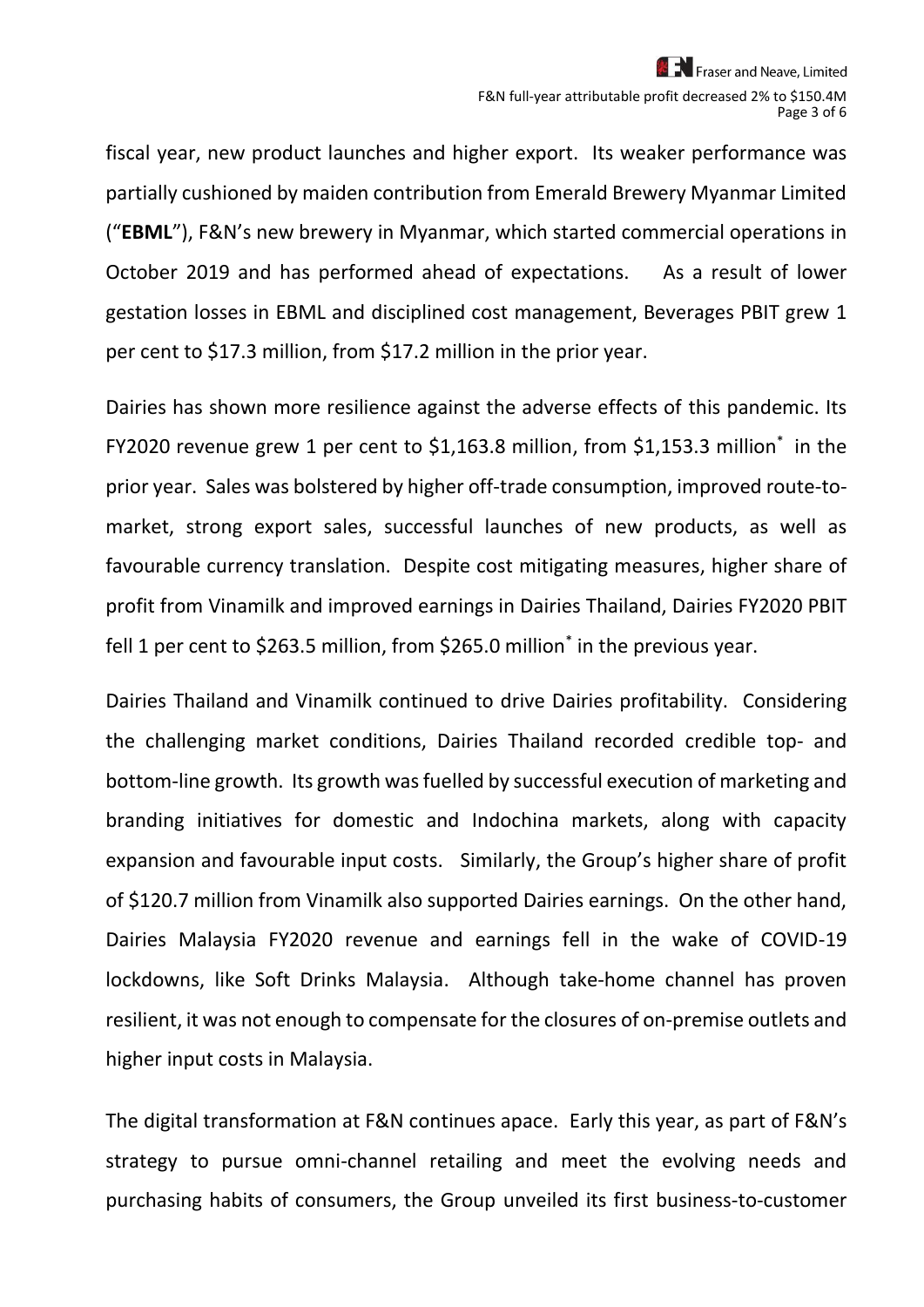online store in Malaysia, F&N Life. F&N Life is in addition to other e-commerce platforms like Lazada, Shopee, T-Mall and JD.com. The e-commerce platform complements traditional physical assets with the information-rich experience of online shopping, offering greater convenience, accessibility and value to Malaysians. As Malaysians shifted away from physical store visits during this pandemic, the Group's online sales surged 25 per cent, offsetting some of the loss of on-trade sales.

The COVID-19 pandemic has significantly impacted the Publishing & Printing ("**P&P**") business. The temporary closures of book retail outlets and printing plants in China and Malaysia, as well as the cancellation of textbook adoptions in key markets due to prolonged school closures have impacted P&P's performance. FY2020 revenue recorded a decline of 17 per cent, to \$230.0 million. While proactive cost saving measures by P&P have mitigated the impact of COVID-19 pandemic, it still recorded a loss of \$10.5 million, down significantly from a PBIT of \$9.3 million in the prior year which included one-off gains of \$10.7 million from sale of non-core assets.

**Mr Koh Poh Tiong, Chairman of the F&N Board Executive Committee said**, "The Group delivered a relatively satisfactory full-year financial performance as we continue to navigate through the challenging environment presented by the ongoing COVID-19 pandemic. While we have had a challenging third quarter, our businesses benefitted from the re-opening of regional economiesin the fourth quarter. We saw incremental sales growth in all our operating segments over the quarter, and we have climbed out from what we believe was the revenue trough of our F&B and P&P businesses in the third quarter. Although the green shoots to-date are encouraging, we are not yet out of the woods. Barring a deterioration in the COVID-19 pandemic and any unforeseen circumstances, we hope that the nascent recovery will gain further traction in the near future."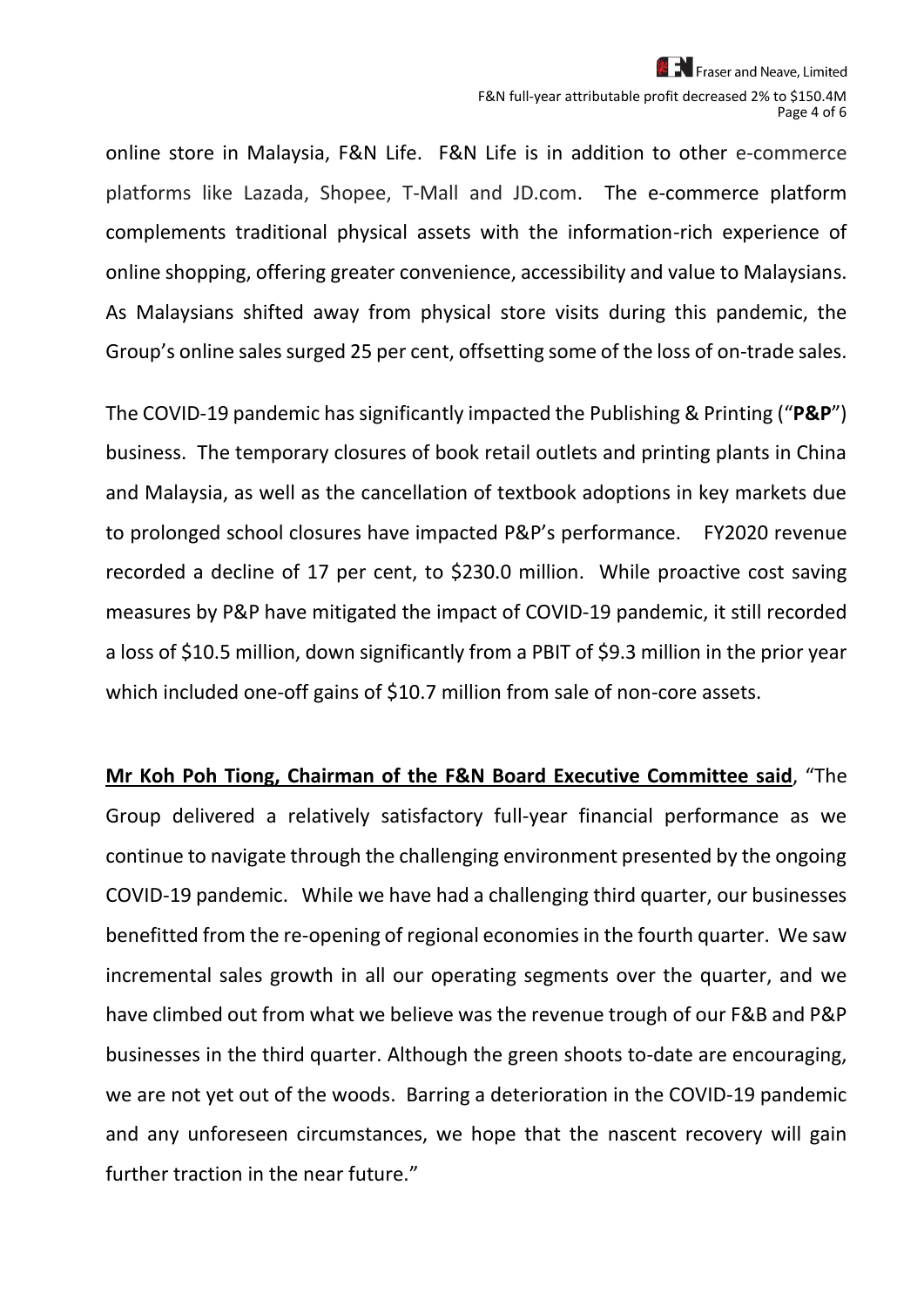"As we continue to navigate the COVID-19 pandemic and its impact, we remain focused on our strategy to deliver value and enable us to emerge stronger, including investing in digitization, doubling down on our fast-growing direct-to-consumer business, while continuing to seize growth opportunities present in our core markets in South East Asia," Mr Koh added.

#### **Proposed Final Dividend of 3.5 cents per share**

The Directors have determined that it is prudent to maintain a strong balance sheet to provide the flexibility for the Group to invest and take advantage of opportunities as they arise. In view of the anticipated working capital requirement in the coming year, Directors have proposed a final dividend of 3.5 cents per share. Together with the interim dividend of 1.5 cents per share paid in June 2020, total dividend for this year amounted to 5.0 cents, down from 5.5 cents in the prior year. This corresponds to a total dividend ratio of 48 per cent of Group attributable profit before fair value adjustment and exceptional items. If approved by shareholders at the Annual General Meeting on 21 January 2021, the final dividend will be paid on 10 February 2021.

#### **Corporate Developments**

## **F&N increases its stake in Vinamilk to 20.4 per cent, from 20.0 per cent in December 2019**

Through purchases from the open market, the Group continued to increase its stake in Vinamilk. Today, the Group's shareholding in Vinamilk has risen to 20.4 per cent.

### **Protecting stakeholders and ensuring business continuity during COVID-19**

The Group has implemented several measures to minimize the impact of COVID-19 on the businesses of the Group, prioritizing the health and safety of its staff,